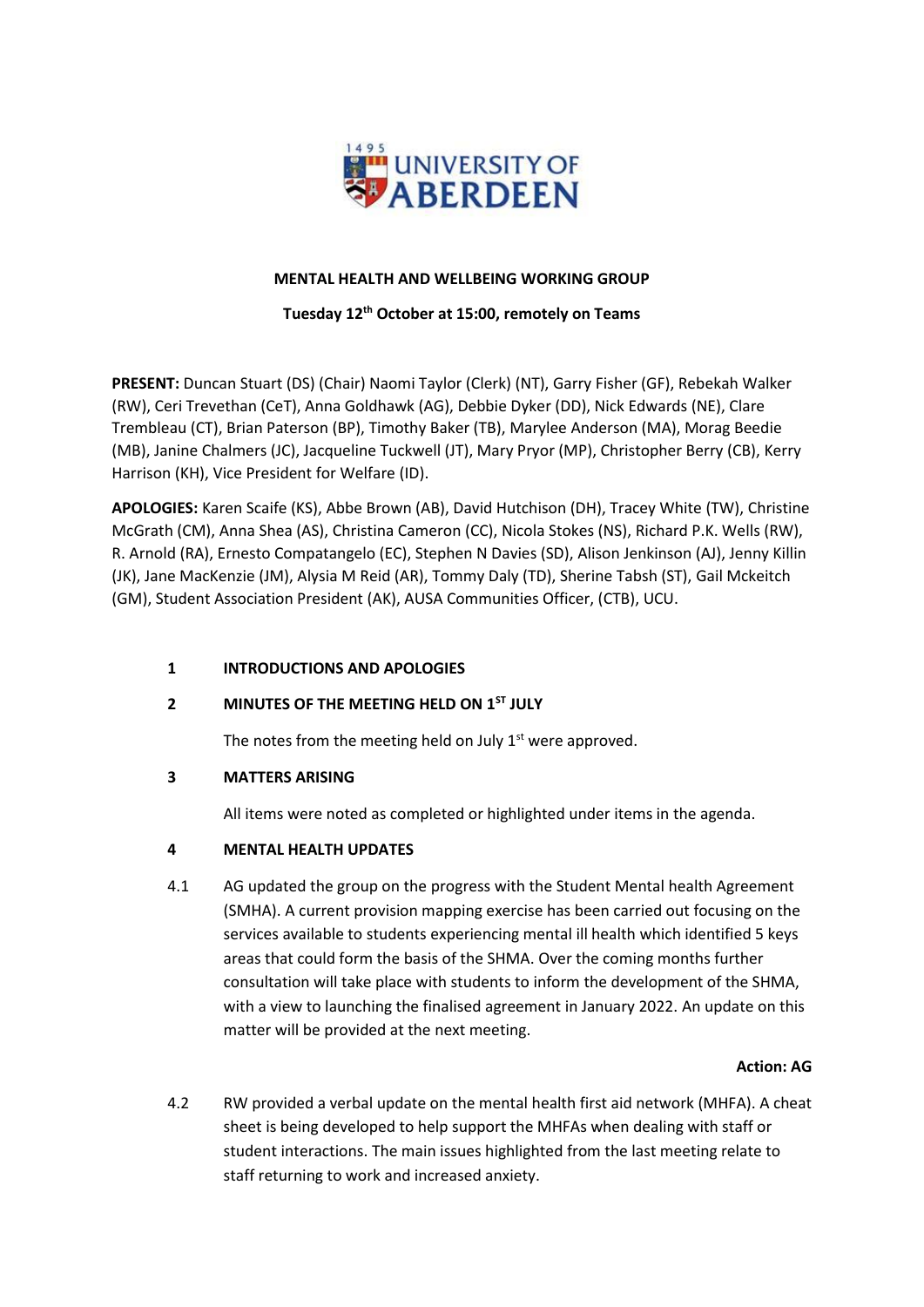- 4.3 The group received the MHFA evaluation paper. CeT gave an overview of the evaluation, highlighting key findings and recommendations to help improve the support for MHFAs in their role and for university staff mental health.
- 4.4 NE discussed the roles of the mental health policy advisor and student support advisor for mental health which will include looking at the approach to supporting students and staff in crisis.
- 4.5 The Counselling Service will be offering a debriefing service to all members of staff who are supporting others experiencing a mental health crisis. More information to follow.

# **Action: NE/AS**

4.6 RW added a link, she welcomes and encourages any comments on the information displayed on the web page and asked for them to be sent to [wellbeing@abdn.ac.uk](mailto:wellbeing@abdn.ac.uk)

[Supporting Student Wellbeing: A Guide for Staff](https://www.abdn.ac.uk/staffnet/working-here/wellbeing-portal/supporting-student-wellbeing-a-guide-for-staff-13654.php#panel13659)

## **Action: All**

## **5 TRAINING**

5.1 CT discussed the plans to offer mental health training to all new and current managers at the university. Upcoming pilot training is due to be carried out at the Business School before rolling out the finalised training programme. An update will be provided on this matter at the next meeting.

## **Action: CT/GF**

- 5.2 MHFA training is currently on hold until the revised NHS course has been approved.
- 5.3 Gaps have been identified within schools and departments where more MHFAs are needed in order to provide adequate representation throughout the university. These departments will be given priority when training is approved.
- 5.4 Training on Suicide and Self Harm were made available to staff as part of the MHFA network, these courses were very well received, and similar courses and bite size training will be offered in the future.
- 5.5 The group was asked for suggestions on ways to encourage staff who normally wouldn't be interested in mental health training to participate in future. All suggestions to be sent to [wellbeing@abdn.ac.uk](mailto:wellbeing@abdn.ac.uk)

## **Action: All**

5.6 The group discussed further wellbeing initiatives to help encourage normality of discussing mental health and to prioritise wellbeing. Wellbeing reminders and wellbeing welcomes were discussed. It was suggested this should be adopted in teaching and team meetings. Plasma images could also display wellbeing messages across campus. DD and RW will meet to discuss this matter.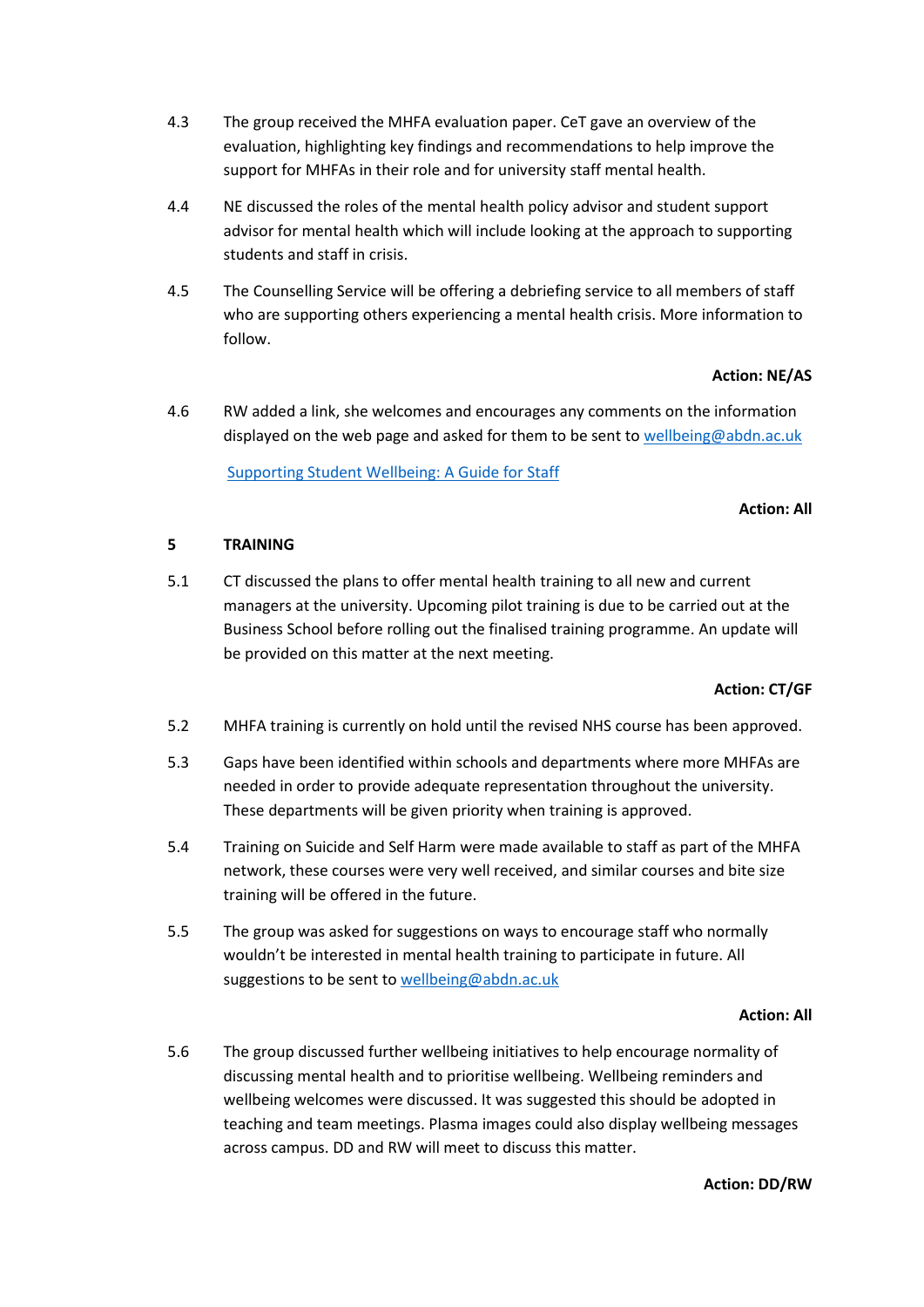## **6 UPDATE ON THE POLICY AND STRATEGY DEVELOPMENT**

- 6.1 The wellbeing strategy, mental health and wellbeing policy, and the management of work-related stress policy were agreed by PARC in September.
- 6.2 GF added the link to the policy zone web page where the mental health and wellbeing policy and the management of work-related stress policy can be found.

[Search Policy Zone | StaffNet | The University of Aberdeen \(abdn.ac.uk\)](https://www.abdn.ac.uk/staffnet/governance/search-policy-zone-399.php)

- 6.3 The wellbeing strategy will be launched during BeWell and Inclusion Week, week commencing 25<sup>th</sup> October.
- 6.4 DD passed on thanks from the policies and resources committee for the policy and strategy presentation given by KS/GF.

# **7 WELLBEING UPDATES**

The group received papers on the recent wellbeing activity, BeWell and Inclusion Week and series 2 of the BeWell podcasts. There were no questions from the group on this matter.

7.1 The full schedule for BeWell and Inclusion Week can be found on the staff web pages.

[Events & Activities | StaffNet | The University of Aberdeen \(abdn.ac.uk\)](https://www.abdn.ac.uk/staffnet/working-here/wellbeing-portal/wellbeing-events-activities--10465.php#panel13867)

7.2 RW invites members of the group to take part in series 2 of the BeWell podcasts and ask for them to contact her directly.

# **8 STUDENTS EXPERIENCING TRAUMA**

- 8.1 NE provided the group with an update on plans to support students experiencing trauma. The Scottish funding council has agreed funding with the counselling service to create more specialist trauma focused roles within the university.
- 8.2 The role of the new student support intern will focus on good practice across the sector, including signposting and looking at the resources available to those experiencing trauma in and around Scotland.

# **9 UPDATE ON THE MENTAL HEALTH AND WELLBEING ACTION PLANS**

- 9.1 The group received the mental health and wellbeing action plan. GF provided an update on any changes made to the plan since the group met in July. The wellbeing strategy action plan will take over from this document going forward.
- 9.2 The group received the wellbeing strategy action plan. The year 1 action plan has been drafted focusing on the strategic objectives of the strategy. RW welcomes comments on the plan and asks for them to be sent to her directly.

## **Action: All**

9.3 A discussion was had on recent negative feedback given on the University's Employee Assistance Programme (EAP) and Occupational Health Service (OHS). RW